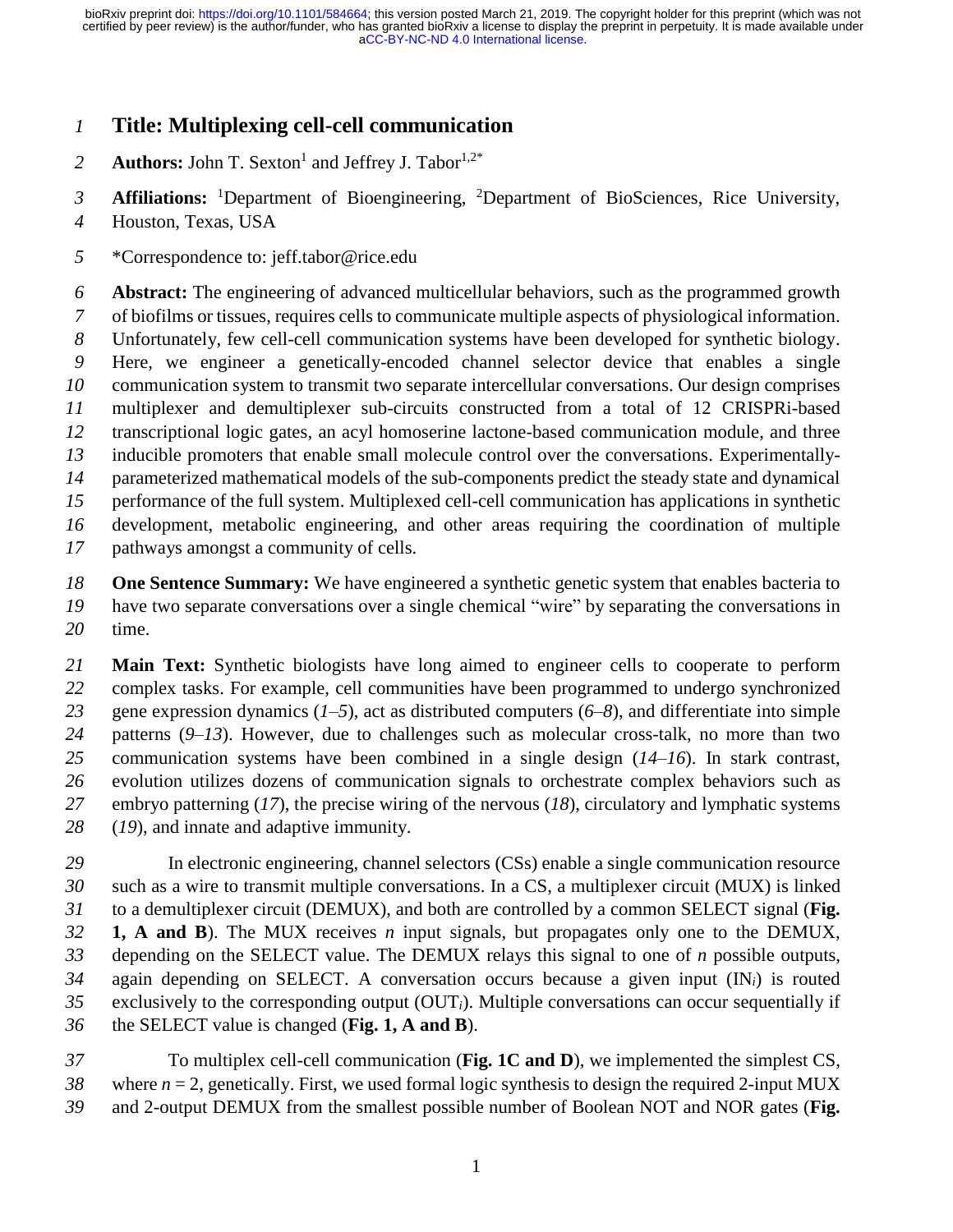**S1A**). We restricted our design to NOT and NOR because these gates can be combined to achieve any digital logic operation and readily constructed in live cells using transcriptional repressors and repressible promoters (*8*, *20*–*22*). Our design process yielded minimized MUX and DEMUX circuits composed of one NOT and three NOR gates assembled in three layers (**Fig. S1, B and C**), and two NOT and two NOR gates assembled in two layers (**Fig. S1, D and E**), respectively.

 To implement these circuits genetically, we turned to the CRISPR interference (CRISPRi) technology, wherein a nuclease-dead Cas9 (dCas9):small guide RNA (sgRNA) complex sequence- specifically binds and represses transcription from a target promoter (*23*). We designed nine putatively orthogonal sgRNA:promoter pairs by encoding randomized and divergent operator sequences lacking homology to the *E. coli* genome (**Methods**) between the -35 and -10 sites of otherwise constitutive promoters (**Figs. 2A and B**). Indeed, all sgRNAs in our set (S1-S9) strongly repress their cognate promoters (P1-P9), without cross-repressing any of the eight non-cognate promoters (**Fig. 2C**).

 Each S*i*:P*i* pair constitutes a transcriptional NOT gate (NOT*i*), and inverts a high or low transcriptional input signal  $(IN_{NOT}$  into low or high transcriptional output signal  $(OUT_{NOT}$ ), respectively (**Fig. 2, D and E**). To characterize each sub-component in our system, we designed a set of standard probe plasmids, wherein a promoter of interest drives transcription of an insulated superfolder green fluorescent protein (*sfgfp*) reporter gene (**Fig. S2**). To generate a wide range of IN<sub>NOT*i*</sub> signals, we placed transcription of S*i* under control of an anhydrotetracycline (aTc)- inducible promoter system (i.e. an aTc sensor; **Fig. 2D**) in the context of NOT*i*. Then, we co- transformed each aTc-NOT*i* gate into *E. coli* pairwise with the aTc sensor probe plasmid and the corresponding P*i* probe plasmid. We then exposed these 18 strains to different aTc concentrations, and quantified the resulting  $IN_{NOT}$  and  $OUT_{NOT}$  signals via sfGFP fluorescence in calibrated Molecules of Equivalent Fluorescein (MEFL) units (**Fig. S2A, S2B**). Most of the resulting INNOT*i*/OUTNOT*<sup>i</sup>* relationships (i.e. NOT*i* transfer functions) are well fit by a constrained Hill model (*n*=1), consistent with a recent study (*24*) (**Fig. S3**). However, an unconstrained Hill model better describes several of the transfer functions (**Fig. S3**). Thus, we chose to use unconstrained Hill models to describe the behaviors of all NOT*i* gates (**Fig. 2E, Table S1**). The root mean square error (RMSE) between the data and fits range between 0.067-0.30 MEFL decades (**Methods**).

 Each NOT*i* gate can be converted into a corresponding NOR gate (i.e. NOR*i*) by adding a second instance of the sgRNA transcribed from a second, independent input promoter (**Fig. S4A**). NOR gates produce high output only when both inputs are low. We simulated the 2-input/1-output transfer functions of NOR*i* by adding a second transcriptional input term to each NOT*i* model (**Supplementary Materials**). Indeed, all nine NOR*i* gates are predicted to exhibit NOR-like behavior (**Fig. S4B**). We hypothesized that our library of NOT and NOR gates could be utilized to construct the MUX and DEMUX.

 We selected NOR5, NOR3, NOT2, and NOR6 to implement the MUX (**Fig. 3A**). Considering only low (0) and high (1) signal values, a 2-input MUX can receive eight combinations of IN1, IN2, and SELECT. To generate these eight input combinations, we constructed eight MUX test circuits wherein constitutive promoters are absent (resulting in low signal) or present (resulting in high signal) in the appropriate circuit locations (**Fig. 3A**). Then, we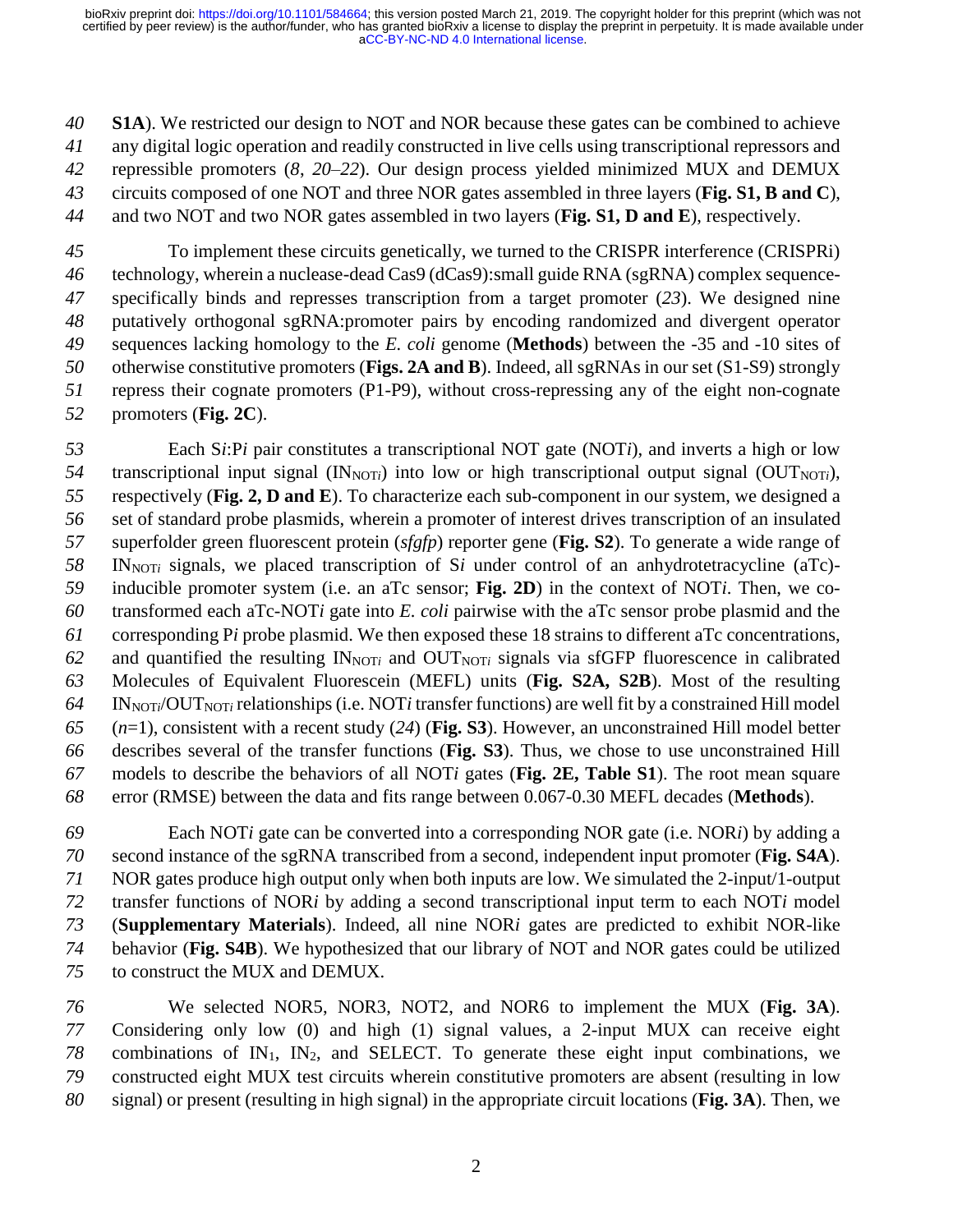probed the output of each gate and the overall MUX behavior in all eight test circuits. First, all gates propagate digital-like signals, generating only the minimum or maximum output value in all conditions (**Fig. 3A**). Second, all gates perform the proper computation in all test circuits (**Fig. 3A**). As a result, the MUX correctly chooses to relay the IN<sub>1</sub> signal (to OUT<sub>MUX</sub>) when SELECT  $85 = 0$  and IN<sub>2</sub> when SELECT = 1 (**Fig. 3A**). Finally, all gate outputs are predicted accurately by a MUX model constructed from the individual gate models (RMSE between model predictions and data = 0.33 MEFL decades) (**Fig. 3A, Supplementary Materials**).

 We similarly constructed the DEMUX from NOT8, NOR7, NOT9, and NOR2 (**Fig. 3B**). 89 A 2-output DEMUX can receive four combinations of input (IN<sub>DEMUX</sub>) and SELECT signal values. We tested our DEMUX design using four test circuits, as before. All gates behave digitally, perform the proper computations, and are well predicted by a model (RMSE = 0.59 MEFL 92 decades) (**Fig. 3B, Supplementary Materials**). Indeed, the DEMUX correctly relays IN<sub>DEMUX</sub> to 93 OUT<sub>1</sub> when SELECT = 0, and to OUT<sub>2</sub> when SELECT = 1 (Fig. 3B). Thus, our MUX and DEMUX both function as designed.

 Ideally, a biological CS should interface with regulated promoters – those whose activities vary in response to perturbations. To demonstrate this capability, we first constructed the 97 SENSOR-MUX, wherein the aTc sensor controls IN<sub>1</sub>, an isopropyl β-D-1-thiogalactopyranoside (IPTG) sensor controls IN2, and a 2,4-diacetylphloroglucinol (DAPG) sensor controls SELECT each via an additional sgRNA (**Figs. S5, S6**). When DAPG is present (SELECT = 0), the behavior of the SENSOR-MUX recapitulates that of the MUX **(Fig. S6**). However, two faults arise when DAPG is absent (SELECT = 1). First, when aTc is present ( $IN_1 = 0$ ) and IPTG is absent ( $IN_2 = 1$ ), 102 only ~40% of cells propagate IN<sub>2</sub> to OUT<sub>MUX</sub> (**Fig. S6**). This fault is caused by leaky transcription from the DAPG sensor in ~60% of cells (**Fig. S6**). We chose not to debug this fault because it is a failure of the DAPG sensor rather than the MUX, and we hypothesized that production of the cell- cell communication signal from ~40% of cells would be sufficient to transmit information to the DEMUX. In the second fault, when IPTG is present  $(IN_2 = 0)$  OUT<sub>MUX</sub> reaches only intermediate, rather than low, levels (**Fig. S6**). This result indicates that NOR6 produces too low an output signal to fully repress NOR3 in the context of SENSOR-MUX. We corrected this fault by increasing the strength of P6, yielding NOR6\* and SENSOR-MUX\* (**Figs. S7 and S8**). The performance of SENSOR-MUX\* matches a model based on the performance of the individual sensors and gates (RMSE = 0.40 MEFL decades) (**Fig. S8**).

 For cell-cell communication, we chose the widely-used 3-oxohexanoyl acylhomoserine lactone (AHL) system (**Fig. S9**). First, we constructed AHL-DEMUX wherein an AHL sensor 114 controls IN<sub>DEMUX</sub>, and DAPG again controls SELECT (Fig. S10). Probe experiments confirm that AHL-DEMUX computes proper outputs for all four possible AHL and DAPG input combinations, and the behavior of every sensor and gate agrees with model predictions (RMSE = 0.68 MEFL decades) (**Fig. S10, Supplementary Materials**). Finally, we built SENSOR-MUX\*-AHL wherein 118 OUT<sub>MUX</sub> controls production of the AHL biosynthetic enzyme LuxI (Fig. 4).

 We implemented the full CS by growing SENSOR-MUX\*-AHL cells with the eight combinations of aTc, IPTG, and DAPG and then diluting them into new cultures with AHL-DEMUX cells and fresh inducers (**Fig. S11**). In each case, we monitored the conversation by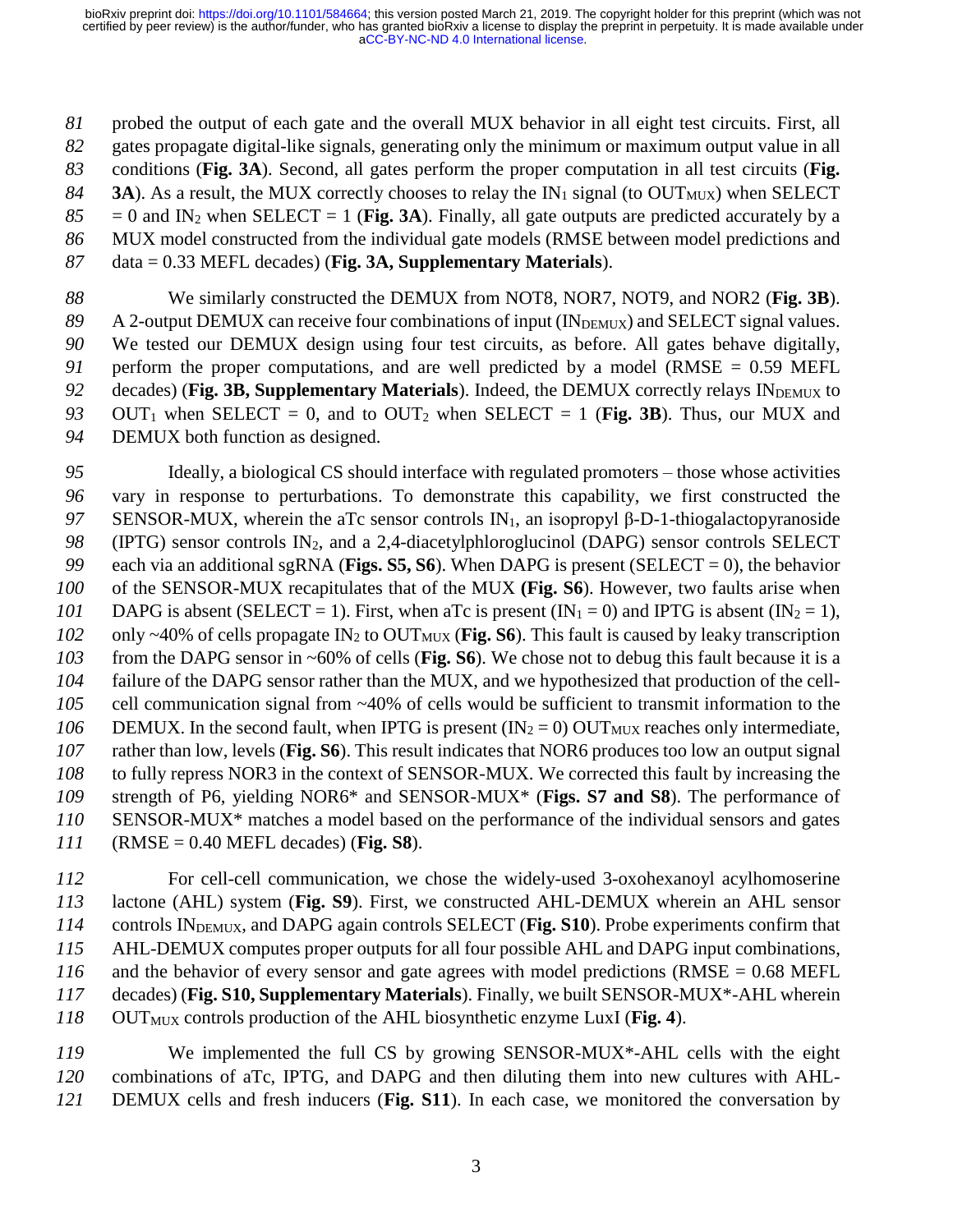probing  $OUT_{MUX}$ ,  $OUT_1$ , and  $OUT_2$ . Indeed, when DAPG is present, only conversation 1 occurs: the presence of aTc is relayed through both circuits and cell strains, ultimately controlling  $OUT_1$  (**Fig. 4A**). Furthermore, when DAPG is absent, conversation 2 occurs instead: IPTG is relayed through both circuits and strains, and controls OUT<sup>2</sup> (**Fig. 4B**). Thus, our CS switches between two different conversations in response to DAPG.

 While the performance of the CS largely recapitulates the individual behaviors of SENSOR-MUX\* and AHL-DEMUX (**Figs. 4, S8, and S10**), we observed that aTc erroneously 129 activates OUT<sub>2</sub> in ~40% of cells in the presence of DAPG (Fig. 4A). We determined that AHL concentrations of 5 nM or greater induce this fault in AHL-DEMUX cells (**Fig. S12, A and B**). We hypothesized this fault may arise due to high total sgRNA levels in AHL-DEMUX cells resulting in dCas9 saturation. To investigate this possibility, we calculated the total sgRNA expressed by SENSOR-MUX\* and AHL-DEMUX for all input conditions. The AHL-DEMUX produces >27,000 MEFL total sgRNA under fault-inducing conditions, whereas both circuits produce <17,000 MEFL total sgRNA otherwise (**Fig. S12C**). AHL-induced S8 overexpression may therefore outcompete S2 for dCas9, causing NOR2 to fail. We were unable to increase dCas9 expression further due to toxicity. However, a recent dCas9 variant that can be expressed to higher levels may alleviate this issue (*24*).

 The longest computation path through the CS comprises eight sequential layers: the DAPG sensor, NOT4, NOT2, NOR6\*, NOR3, the AHL system, NOT8, and NOR7 (**Fig. S13, A and B**). We characterized the dynamics of signal propagation through this path by adding DAPG to SENSOR-MUX\*-AHL cells, AHL to AHL-DEMUX cells, and probing the outputs of each layer 143 over time. Sensors activated rapidly, with their reporters approaching steady state within ~1 h. Gate reporters responded in order, requiring an average of 1.3 h to propagate through each layer (**Fig. S13, E and F**). The SENSOR-MUX\*-AHL and AHL-DEMUX cells completed their responses in 5 and 7 h, respectively (**Fig. S13, C and D**). A gene expression dynamics model 147 assuming stable dCas9:sgRNA complexes closely predicts these dynamics (RMSE = 0.45 MEFL) decades) (**Fig. S13, C and D, Supplementary Materials**).

 The next generation of engineered multicellular behaviors will require more than two cell- cell communication channels (*25*). Genetically-encoded CSs can enable such applications by reusing communication systems. As the number of transcriptional logic gates that can be implemented in a single cell continues to increase, CSs that can switch between three or more conversations can be envisioned (**Fig. S14**). Computation times could be substantially accelerated using de-stabilized (e.g. proteolysis-tagged) repressors. Eventually, CSs could transmit information on the seconds timescale using logic gates based upon post-translational, rather than transcriptional regulation (*26*, *27*). Such advances will enable major progress toward long-standing goals of synthetic biology.

## **References and Notes:**

 1. K. Brenner, D. K. Karig, R. Weiss, F. H. Arnold, Engineered bidirectional communication mediates a consensus in a microbial biofilm consortium. *Proc. Natl. Acad. Sci. U.S.A.* **104**, 17300–17304 (2007).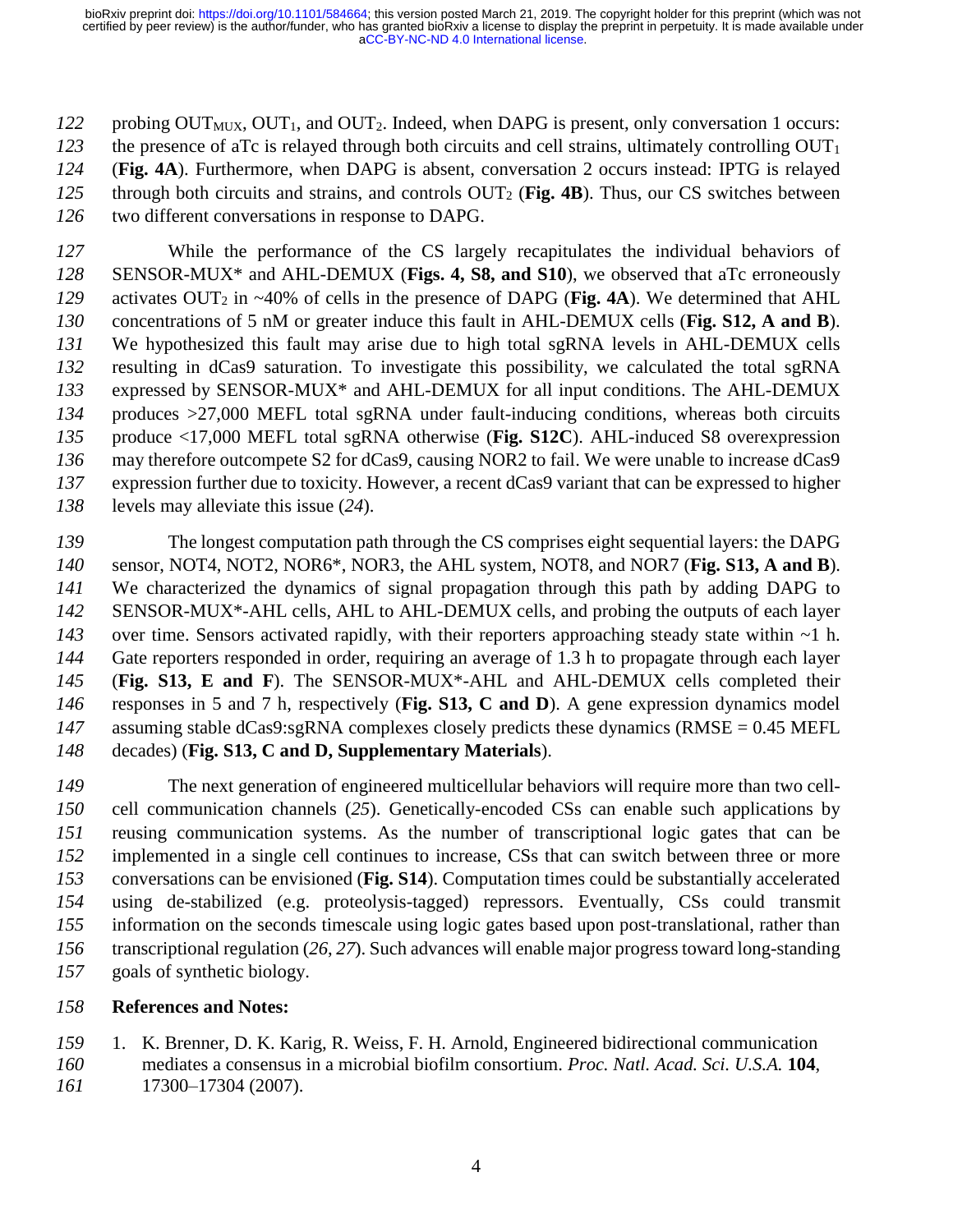- 2. W. Weber, M. Daoud-El Baba, M. Fussenegger, Synthetic ecosystems based on airborne inter- and intrakingdom communication. *Proc. Natl. Acad. Sci. U.S.A.* **104**, 10435–10440 (2007).
- 3. F. K. Balagaddé *et al.*, A synthetic Escherichia coli predator-prey ecosystem. *Mol. Syst. Biol.* **4**, 187 (2008).
- 4. T. Danino, O. Mondragón-Palomino, L. Tsimring, J. Hasty, A synchronized quorum of genetic clocks. *Nature*. **463**, 326–330 (2010).
- 5. Y. Chen, J. K. Kim, A. J. Hirning, K. Josić, M. R. Bennett, Emergent genetic oscillations in a synthetic microbial consortium. *Science*. **349**, 986–989 (2015).
- 6. J. J. Tabor *et al.*, A synthetic genetic edge detection program. *Cell*. **137**, 1272–1281 (2009).
- 7. S. Regot *et al.*, Distributed biological computation with multicellular engineered networks. *Nature*. **469**, 207–211 (2011).
- 8. A. Tamsir, J. J. Tabor, C. A. Voigt, Robust multicellular computing using genetically encoded NOR gates and chemical "wires." *Nature*. **469**, 212–215 (2011).
- 9. S. Basu, Y. Gerchman, C. H. Collins, F. H. Arnold, R. Weiss, A synthetic multicellular system for programmed pattern formation. *Nature*. **434**, 1130–1134 (2005).
- 10. C. Liu *et al.*, Sequential establishment of stripe patterns in an expanding cell population. *Science*. **334**, 238–241 (2011).
- 11. Y. Cao *et al.*, Collective space-sensing coordinates pattern scaling in engineered bacteria. *Cell*. **165**, 620–630 (2016).
- 12. S. Toda, L. R. Blauch, S. K. Y. Tang, L. Morsut, W. A. Lim, Programming self-organizing multicellular structures with synthetic cell-cell signaling. *Science*. **361**, 156–162 (2018).
- 13. D. Karig *et al.*, Stochastic Turing patterns in a synthetic bacterial population. *Proc. Natl. Acad. Sci. U.S.A.* **115**, 6572–6577 (2018).
- 14. N. Kylilis, Z. A. Tuza, G.-B. Stan, K. M. Polizzi, Tools for engineering coordinated system behaviour in synthetic microbial consortia. *Nat Commun*. **9**, 2677 (2018).
- 15. S. R. Scott, J. Hasty, Quorum sensing communication modules for microbial consortia. *ACS Synth Biol*. **5**, 969–977 (2016).
- 16. S. Billerbeck *et al.*, A scalable peptide-GPCR language for engineering multicellular communication. *Nat Commun*. **9**, 5057 (2018).
- 17. N. Perrimon, C. Pitsouli, B.-Z. Shilo, Signaling mechanisms controlling cell fate and embryonic patterning. *Cold Spring Harb Perspect Biol*. **4**, a005975 (2012).
- 18. B. J. Dickson, Molecular mechanisms of axon guidance. *Science*. **298**, 1959–1964 (2002).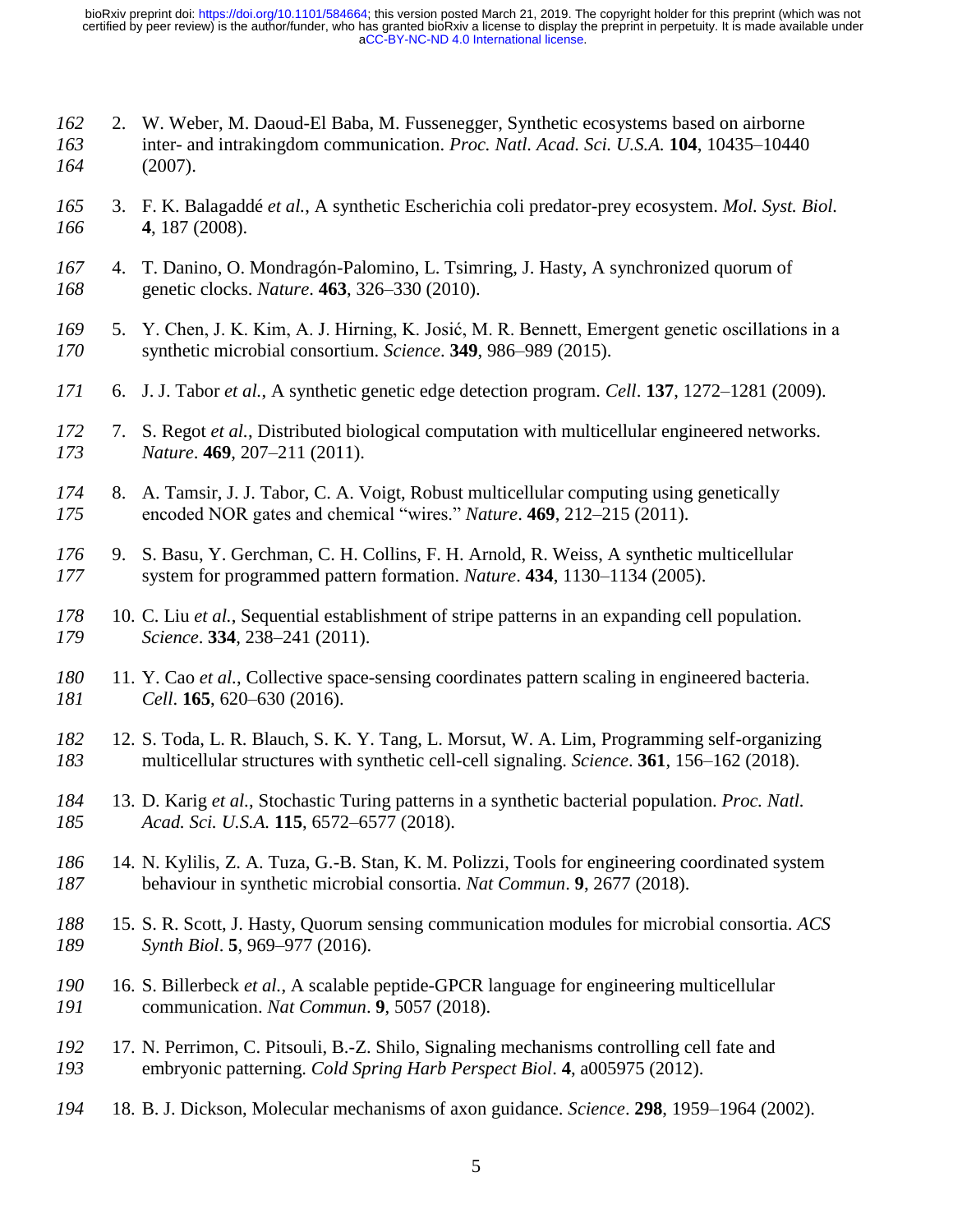- 19. R. H. Adams, K. Alitalo, Molecular regulation of angiogenesis and lymphangiogenesis. *Nat. Rev. Mol. Cell Biol.* **8**, 464–478 (2007).
- 20. B. C. Stanton *et al.*, Genomic mining of prokaryotic repressors for orthogonal logic gates. *Nat. Chem. Biol.* **10**, 99–105 (2014).
- 21. A. A. K. Nielsen *et al.*, Genetic circuit design automation. *Science*. **352**, aac7341 (2016).
- 22. M. W. Gander, J. D. Vrana, W. E. Voje, J. M. Carothers, E. Klavins, Digital logic circuits in yeast with CRISPR-dCas9 NOR gates. *Nat Commun*. **8**, 15459 (2017).
- 23. L. S. Qi *et al.*, Repurposing CRISPR as an RNA-guided platform for sequence-specific control of gene expression. *Cell*. **152**, 1173–1183 (2013).
- 24. S. Zhang, C. A. Voigt, Engineered dCas9 with reduced toxicity in bacteria: implications for genetic circuit design. *Nucleic Acids Res.* **46**, 11115–11125 (2018).
- 25. H. Abelson *et al.*, Amorphous computing. *Communications of the ACM*. **43**, 74–82 (2000).
- 26. X. J. Gao, L. S. Chong, M. S. Kim, M. B. Elowitz, Programmable protein circuits in living cells. *Science*. **361**, 1252–1258 (2018).
- 27. E. J. Olson, J. J. Tabor, Post-translational tools expand the scope of synthetic biology. *Curr Opin Chem Biol*. **16**, 300–306 (2012).
- 

### **Acknowledgements:**

- We thank Evan Olson and Sebastián Castillo-Hair for helpful discussions on genetic circuit design,
- Joel Moake for use of his flow cytometer, Matthew Bennett for gifting us a plasmid harboring
- *cas9*, and Sebastián Castillo-Hair for constructing the dCas9-expressing pSC31\_1 and pSC31\_3
- plasmids.
- 
- Author contributions: JTS and JJT conceived of the project and designed the experiments. JTS performed the experiments and analyzed the data. JTS and JJT wrote the paper.
- 
- Funding: This work was supported by the Office of Naval Research (YIP N00014-14-1-0487) and NSF (CAREER 1553317). J.T.S was supported in part by the U.S. National Science Foundation
- (NSF) Graduate Research Fellowship Program (GRFP) (DGE-0940902).
- 
- Conflicts of interest: The authors declare no competing financial interests.
-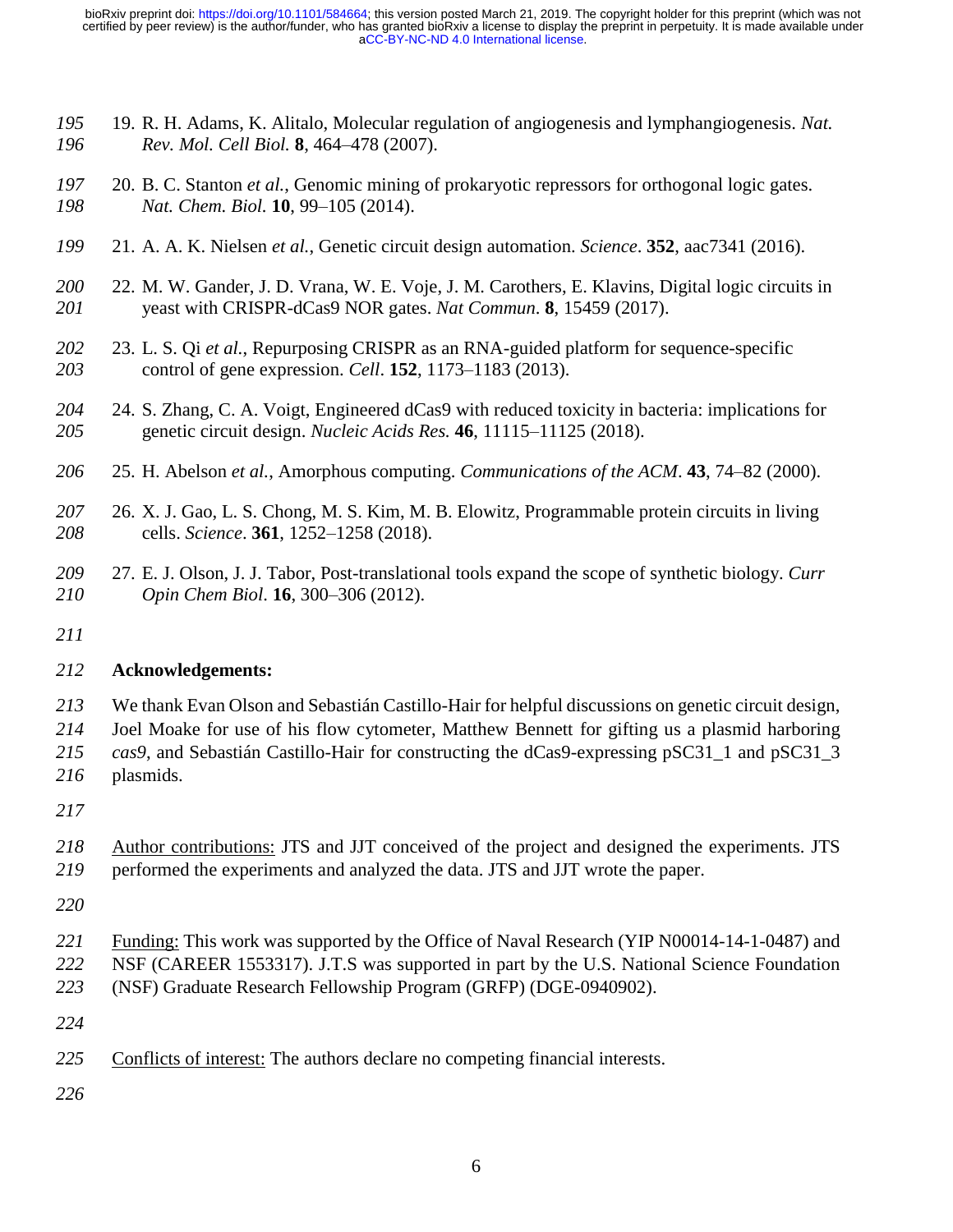## **Supplementary Materials:**

- Materials and Methods
- Supplementary Text
- Figs. S1 to S16
- Tables S1 to S17
- References (28 52)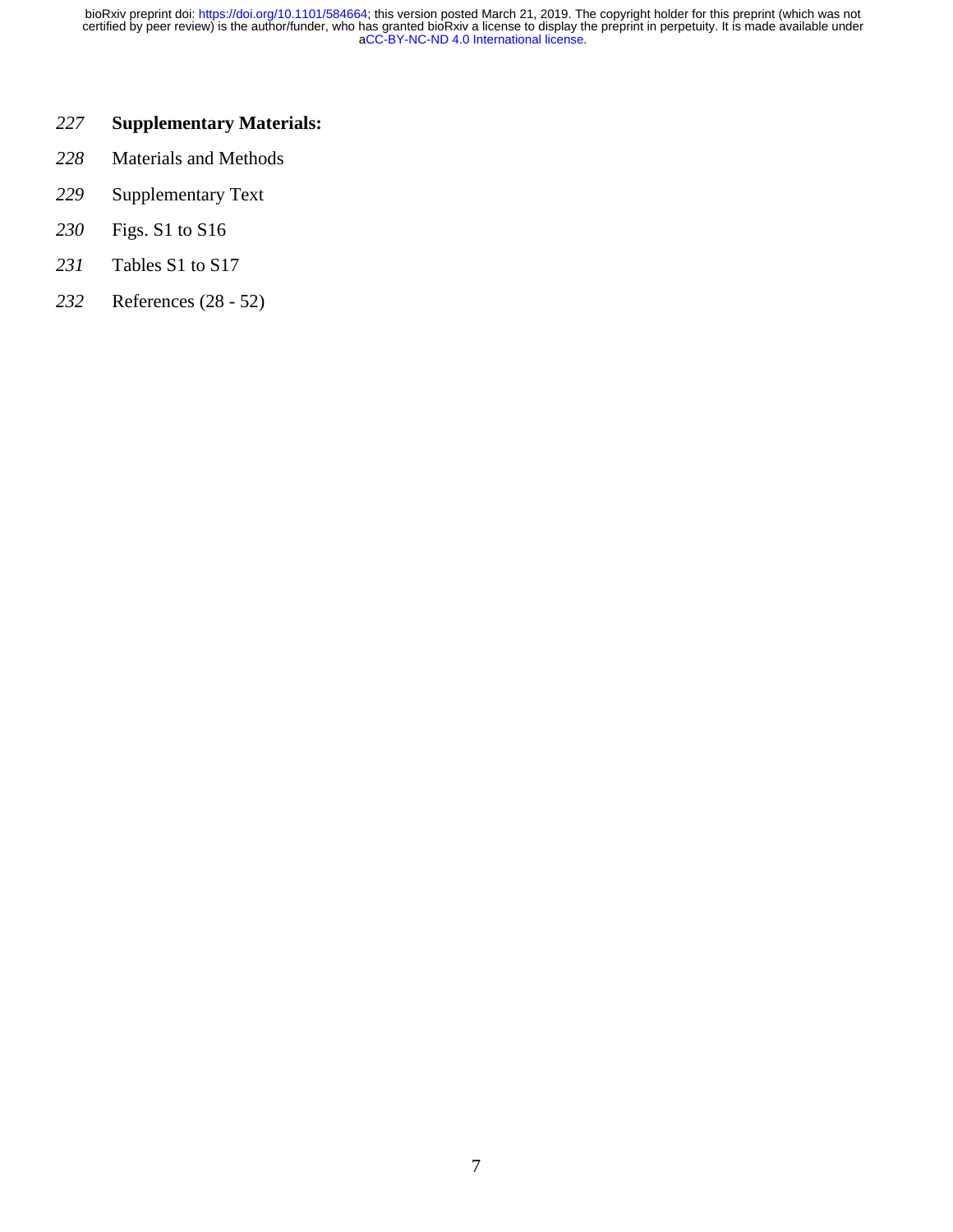

 **Figure 1. Electronic and biological channel selectors.** (**A** and **B**) In an electrical CS, the SELECT signal directs the MUX to choose an input to transmit across the wire and the DEMUX to route the signal to the corresponding output. The CS can thus transmit two separate conversations over the same wire by changing the value of SELECT. (**C** and **D**) Design of a genetically-encoded CS that enables transmission of multiple conversations via a single cell-cell 239 communication system (red circles). Here, IN<sub>1</sub>, IN<sub>2</sub>, and SELECT are transcriptional signals repressed by chemically-inducible promoters and their ligands (black, white, and orange circles).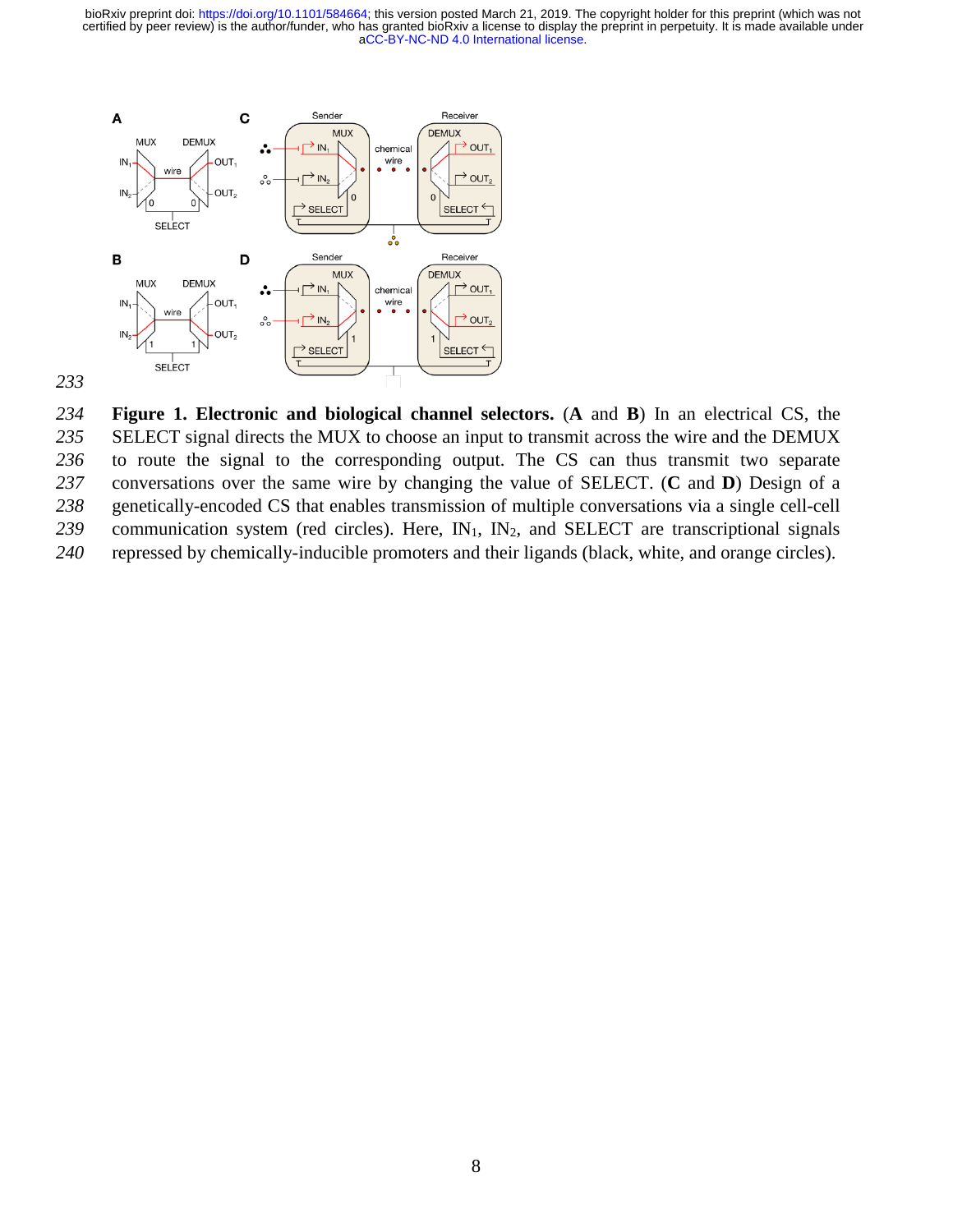

 **Figure 2. CRISPRi-based NOT gate library.** (**A**) Schematic of our engineered sgRNA:promoter pairs. Rainbows indicate specificity-determining regions with variable sequences. (**B**) Core sequences of P1-P9. (**C**) Orthogonality of S*i*:P*i* pairs. Each sgRNA was strongly induced and the resulting fold change in sfGFP fluorescence from each promoter was measured. (**D**) Schematic of aTc-NOT*i* circuits used to measure NOT gate transfer functions. (**E**) Transfer functions of NOT1- 247 NOT9. Bacteria were grown in different aTc concentrations. To calculate  $IN_{NOT}$  and  $OUT_{NOT}$  values, the mean sfGFP fluorescence of input and output probe strains were calculated and averaged across three replicates measured on different days. Error bars represent the standard error of the mean (s.e.m.) of mean sfGFP fluorescence. Dashed lines indicate the maximum gate output in the absence of the sgRNA gene. Colored lines represent model fits. Fit parameters are shown in **Table S1**. Error (E) represents the RMSE between the fit and data and is expressed in MEFL decades.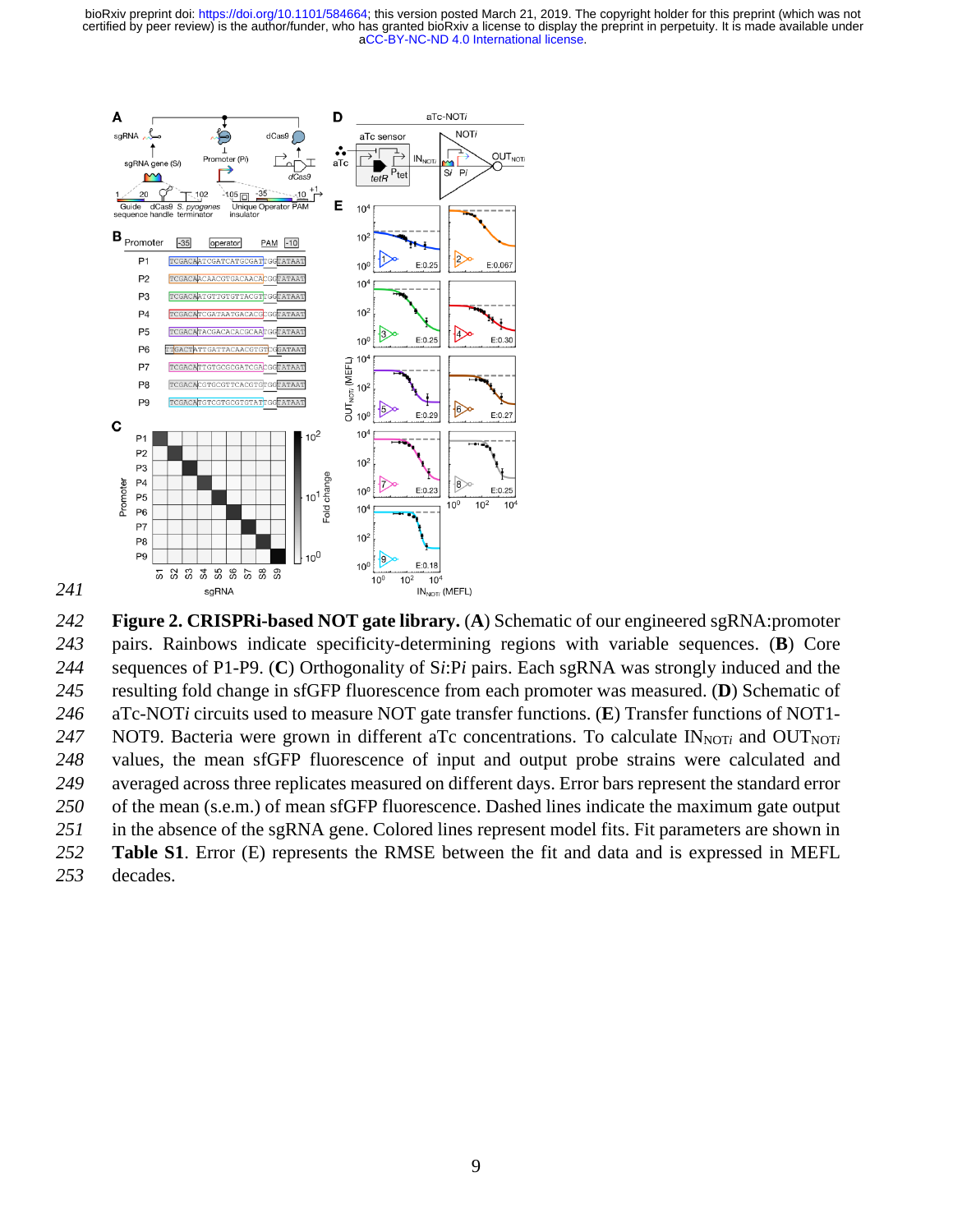[aCC-BY-NC-ND 4.0 International license.](http://creativecommons.org/licenses/by-nc-nd/4.0/) certified by peer review) is the author/funder, who has granted bioRxiv a license to display the preprint in perpetuity. It is made available under bioRxiv preprint doi: [https://doi.org/10.1101/584664;](https://doi.org/10.1101/584664) this version posted March 21, 2019. The copyright holder for this preprint (which was not



 **Figure 3. Biological MUX and DEMUX circuits.** (**A**) MUX design and characterization. (**B**) 256 DEMUX design and characterization. The strong promoter P<sub>R</sub> was selected to generate INDEMUX after the weaker promoter P1 failed to generate correct DEMUX behavior. Flow cytometry fluorescence distributions (black), model-simulated mean fluorescence (red lines), and experimental mean sfGFP fluorescence (colored bars) are shown. Mean sfGFP fluorescence bars are bounded at left by mean autofluorescence and at right by mean fluorescence. RMSE between simulated and measured mean sfGFP fluorescence (E) is expressed in MEFL decades. Min and max indicate cellular autofluorescence and gate output in the absence of sgRNA, respectively (vertical lines indicate mean). Min was measured in triplicate on three separate days, max was measured once on a fourth day, and all other measurements were performed on a fifth day.